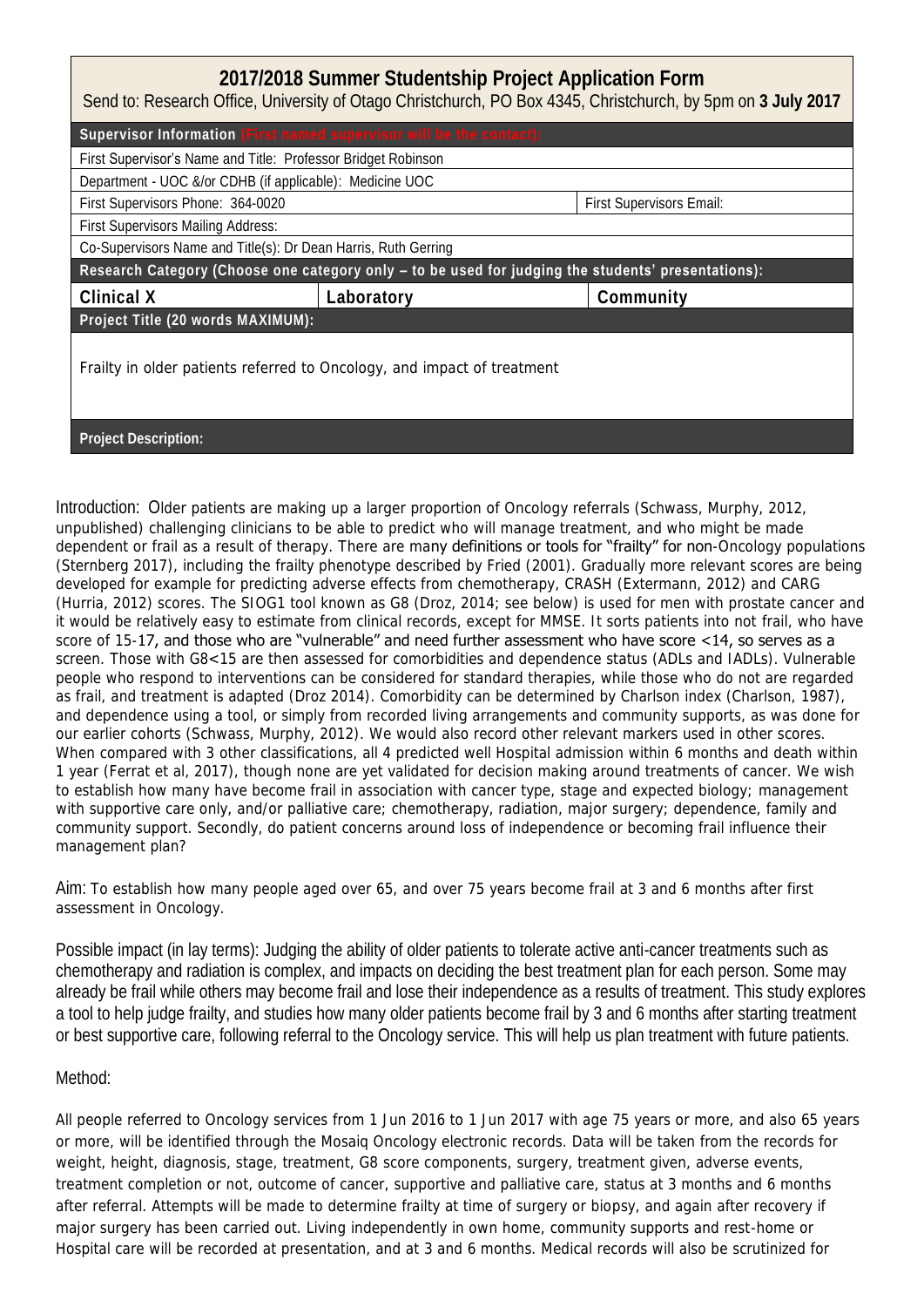factors used in the decision about treatment as in the earlier Schwass/Murphy study, for information as to doctor or patient concerns about frailty influencing the decision. Data will be recorded on an excel spreadsheet and analysed, with advice from Prof Chris Frampton about appropriate statistics. Frailty at baseline and at 3 then 6 months will be determined from the records and correlated with cancer type, extent, treatment and support. Decline in fitness, to become frail, will be determined according to cancer type and stage. Comparisons will be made for decline in function by treatment, stratified by cancer type and stage. The studentship will not be long enough to include face to face administration of a geriatric assessment, repeated at 3 months, although this would be the gold standard.

Primary outcome: proportion of referred patients over 65 years and 75 years who become frail at 3 and 6 months.

Secondary outcome: change in frailty score from referral to review at 3 or 6 months; uptake of anti-cancer therapies vs supportive or palliative care, by age group, together with comparison against earlier cohorts (1990, 2000, 2010); correlation or association of frailty at 3 or 6 months with treatments given; reason for treatment decision made.

The student will briefly review the relevant literature, then help develop the data fields, then with the help of the Oncology database team obtain a list of eligible NHIs, then search electronic records. The student will meet with Chris Frampton, initially with the supervisors, and undertake the analysis. It is hoped a first draft of a manuscript would be achieved. The supervisors will apply for ethics approval, since it would be required for publication although an audit.

| Student Prerequisites (eg. Medical Student) if applicable: |                                                                                                                                                                                                                                                                                                                                                                 |  |  |  |
|------------------------------------------------------------|-----------------------------------------------------------------------------------------------------------------------------------------------------------------------------------------------------------------------------------------------------------------------------------------------------------------------------------------------------------------|--|--|--|
| Medical student                                            |                                                                                                                                                                                                                                                                                                                                                                 |  |  |  |
|                                                            | <b>Administration Details</b>                                                                                                                                                                                                                                                                                                                                   |  |  |  |
| 1.                                                         | Is ethical approval required?<br>Yes/No YES, low risk<br>If Yes: please circle or tick one of the following:<br>Applied for (provide application $#$ )<br>a)                                                                                                                                                                                                    |  |  |  |
|                                                            | Approved (attach a copy of the letter of approval from the ethics committee or application $#$ )<br>b)<br>To be done $\rightarrow$ being actioned<br>$\mathcal{C}$                                                                                                                                                                                              |  |  |  |
| 2.                                                         | Are you able to provide the funding for this project (ie. \$5,000 for the student, incidental expenses should be met from<br>departmental or research funds)<br><b>No</b><br>If No: Please provide ideas of possible funding sources, including past funding agents and topics often associated with this<br>research area, for the Research Office to contact. |  |  |  |
|                                                            | If Yes: You will be sent a request for more information.                                                                                                                                                                                                                                                                                                        |  |  |  |
| 3.<br>4.                                                   | Medical Records or Decision Support accessed<br>Yes/No No<br>Health Connect South or other DHB records<br>Yes/No YES                                                                                                                                                                                                                                            |  |  |  |